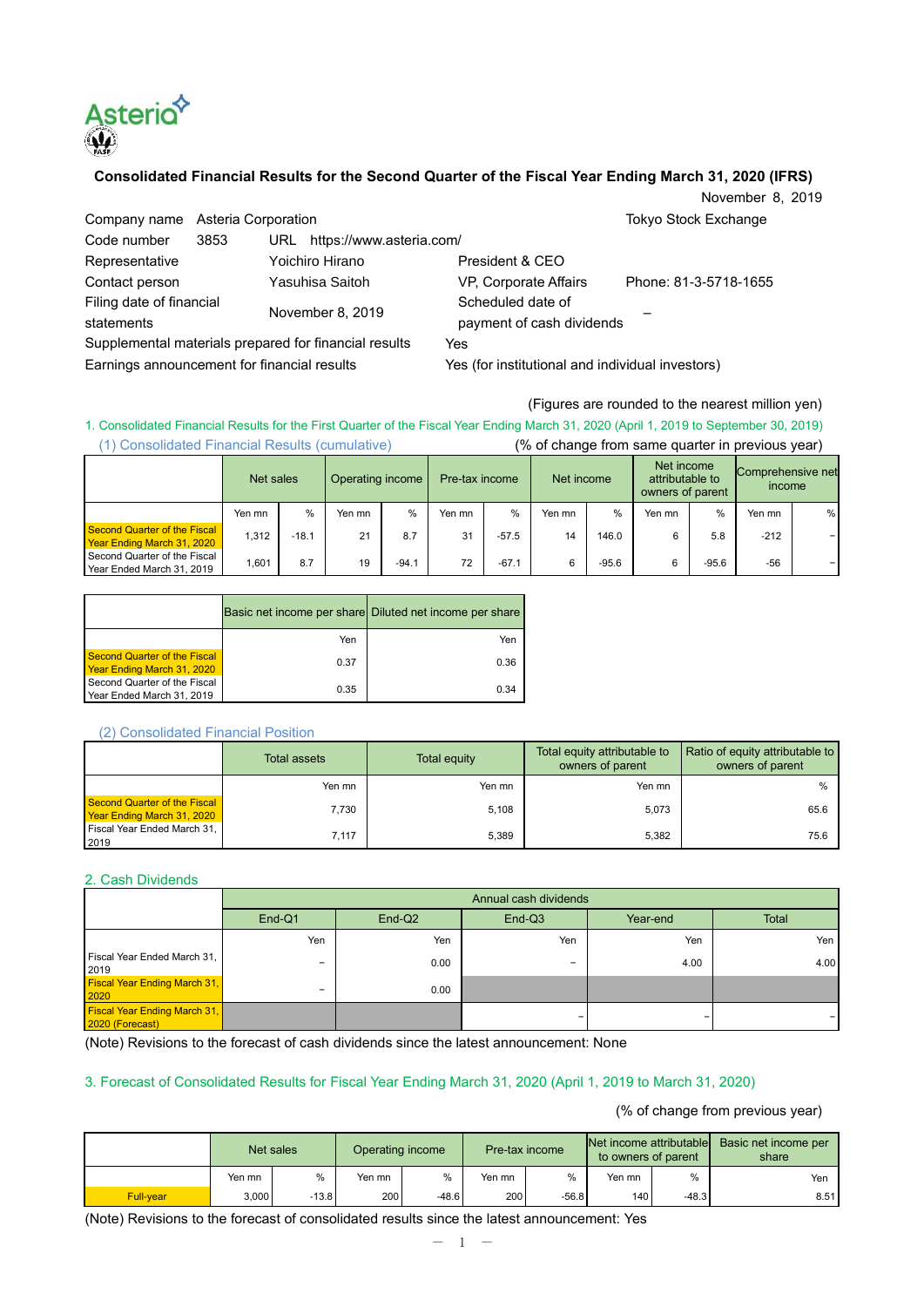- ※ Notes
- (1) Changes in significant subsidiaries during the current fiscal year
- (Changes in specified subsidiaries that caused a change in the scope of consolidation): None

Newly included: 1 company (name) -- Excluded: 1 company (name) --

- (2) Changes in accounting policies, changes in accounting estimation
	- a) Changes in accounting policies due to IFRS requirements: Yes
	- b) Changes in accounting policies other than (2) a) above: None
	- c) Changes in accounting estimation: None
	- (3) Number of issued shares (Common Stock)

| a) Total number of issued shares at the |  |
|-----------------------------------------|--|
| end of the period (including treasury   |  |
| stock)                                  |  |

- b) Number of shares of treasury stock at the end of the period
- c) Average number of shares during the period

| Q <sub>2</sub> Fiscal Year                             |                   | <b>Fiscal Year</b>                                    |                   |
|--------------------------------------------------------|-------------------|-------------------------------------------------------|-------------------|
| Ending March 31,                                       | 17,491,265 shares | Ended March 31,                                       | 17,491,265 shares |
| 2020                                                   |                   | 2019                                                  |                   |
| Q2 Fiscal Year<br>Ending March 31,<br>2020             | 516,963<br>shares | <b>Fiscal Year Ended</b><br>March 31, 2019            | 735,756<br>shares |
| Q <sub>2</sub> Fiscal Year<br>Ending March 31,<br>2020 | 16,459,775 shares | Q <sub>2</sub> Fiscal Year<br>Ended March 31,<br>2019 | 16,550,956 shares |

- ※ These consolidated quarterly financial results are not subject to audit.
- ※ Cautionary statement on appropriate use of business results forecasts and other matters.
	- (Note on forward-looking statements)

This report contains forward-looking statements on future performance and other matters that are based on information currently available to the company and certain reasonable assumptions. These forward-looking statements are not guarantees of future performance. A variety of factors may cause actual performance to be materially different from that expressed or implied by these forward-looking statements. For notes on the assumptions used in business forecasts and use of these forecasts, please refer to "1. Qualitative information for quarterly results, (3) Explanation of forward-looking statements for consolidated business results, etc.

(Access to supplementary materials for results and content from the results briefing)

The company plans to hold an online results briefing from 6.00pm-7.00pm on Friday, 8 November 2019. The material used in the briefing will be posted on our official website, and the briefing video itself will also be available on our website at a later date.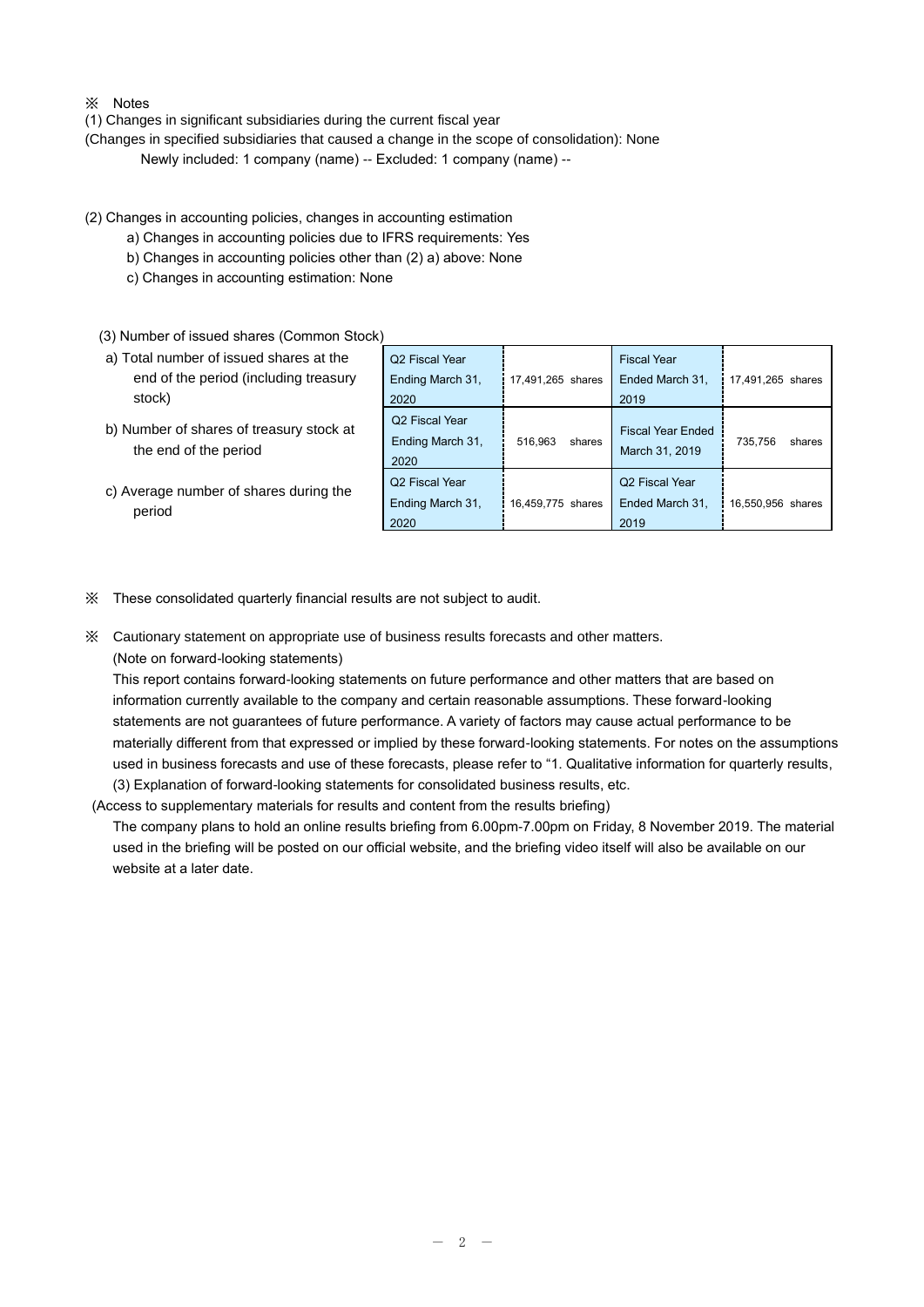## ○Index of attached materials

| 1. |     |                                                                                                                                                                                                                                | 2  |
|----|-----|--------------------------------------------------------------------------------------------------------------------------------------------------------------------------------------------------------------------------------|----|
|    | (1) |                                                                                                                                                                                                                                | 2  |
|    | (2) |                                                                                                                                                                                                                                | 3  |
|    | (3) | Explanation of forward-looking statements for consolidated business results, etc.                                                                                                                                              | 3  |
|    |     |                                                                                                                                                                                                                                | 4  |
|    | (1) |                                                                                                                                                                                                                                | 4  |
|    | (2) |                                                                                                                                                                                                                                | 6  |
|    | (3) |                                                                                                                                                                                                                                | 7  |
|    | (4) |                                                                                                                                                                                                                                | 8  |
|    | (5) |                                                                                                                                                                                                                                | 10 |
|    | (6) |                                                                                                                                                                                                                                | 11 |
|    |     | (Going concern assumption) ………………………………………………………………………………                                                                                                                                                                      | 11 |
|    |     |                                                                                                                                                                                                                                | 11 |
|    |     |                                                                                                                                                                                                                                | 11 |
|    |     |                                                                                                                                                                                                                                | 11 |
|    |     | (Subsequent events) manufactured and control of the set of the set of the set of the set of the set of the set of the set of the set of the set of the set of the set of the set of the set of the set of the set of the set o | 12 |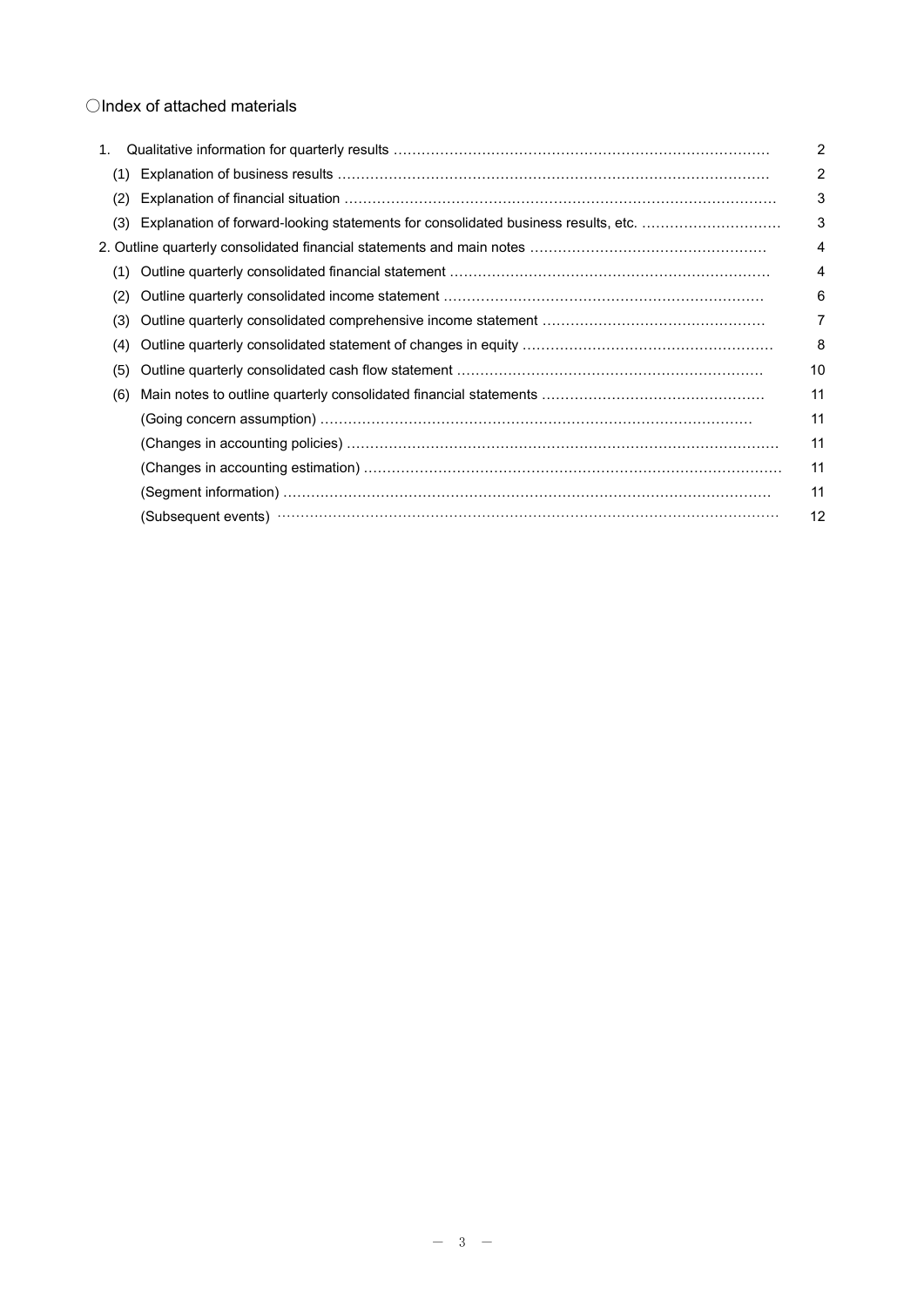## 1. Qualitative information for quarterly results

### (1) Explanation of business results

Consolidated group results for the second quarter of the fiscal year ending March 31, 2020 (April 1 2019- September 30 2019, hereinafter Q2 FY2019) saw a YoY decrease in sales but a YoY increase in profits. Net sales increased in the Enterprise and Internet Services business units on the back of solid sales of mainstay products ASTERIA Warp and Handbook. However, there was a large fall in net sales in the Design business unit owing to delays to projects the company is involved with resulting from operational issues at two key client companies. As a consequence, the rises in Enterprise and Internet Services were insufficient to offset the drop in Design, and net sales decreased YoY at the all-company level. Operating income, net income, and net income attributable to owners of the parent all increased YoY thanks to reduction in expenses from headcount reduction and other streamlining measures in the Design business unit.

Consolidated results for Q2 FY2019 were as follows.

|                                             | Q2 FY2018        | Q <sub>2</sub> FY <sub>2019</sub> | YoY growth |
|---------------------------------------------|------------------|-----------------------------------|------------|
| Net sales                                   | Yen 1,601.177 mn | Yen 1,311.908 mn                  | $-18.1%$   |
| Operating income                            | Yen 18.945 mn    | Yen 20,600 mn                     | $+8.7%$    |
| Pre-tax income                              | Yen 72.017 mn    | Yen 30.585 mn                     | $-57.5%$   |
| Net income attributable to owners of parent | Yen 5.775 mn     | Yen 6.113 mn                      | +5.8%      |

Net sales by business unit were as follows.

Enterprise business unit

|           | Q2 FY2018      | Q <sub>2</sub> FY <sub>2019</sub> | YoY growth |
|-----------|----------------|-----------------------------------|------------|
| Net sales | Yen 774.707 mn | Yen 790.058 mn                    | $+2.0\%$   |

<Sales performance>

Thanks to a second successive quarter of strong appetite for installation of RPA in a wide variety of industries, sales of the subscription-version of ASTERIA Warp Core trended strong. We also launched a new version of AIequipped IoT integration edgeware Gravio in August 2019, which features greatly enhanced functionality from image recognition AI and in-house developed block chain technology.

Internet Services business unit

|           | Q2 FY2018      | Q <sub>2</sub> FY <sub>2019</sub> | YoY growth |
|-----------|----------------|-----------------------------------|------------|
| Net sales | Yen 142.784 mn | Yen 152.698 mn                    | +6.9%      |

<Sales performance >

Against the backdrop of increasing use across a range of industries of marketing-focused IT and Sales Tech, operations to increase marketing capabilities through the use cutting-edge technologies, sales of Handbook continued to grow. We also saw an increase in inquiries for Platio and other services as part of efforts to reform working styles and boost the efficiency of staff division in response to labor shortages.

Design business unit

|           | Q2 FY2018      | Q2 FY2019      | YoY growth |
|-----------|----------------|----------------|------------|
| Net sales | Yen 677.304 mn | Yen 365.827 mn | -46.0%     |

<Sales performance >

There was a sharp drop in sales owing to delays to projects the company is involved with resulting from operational issues at two key client companies.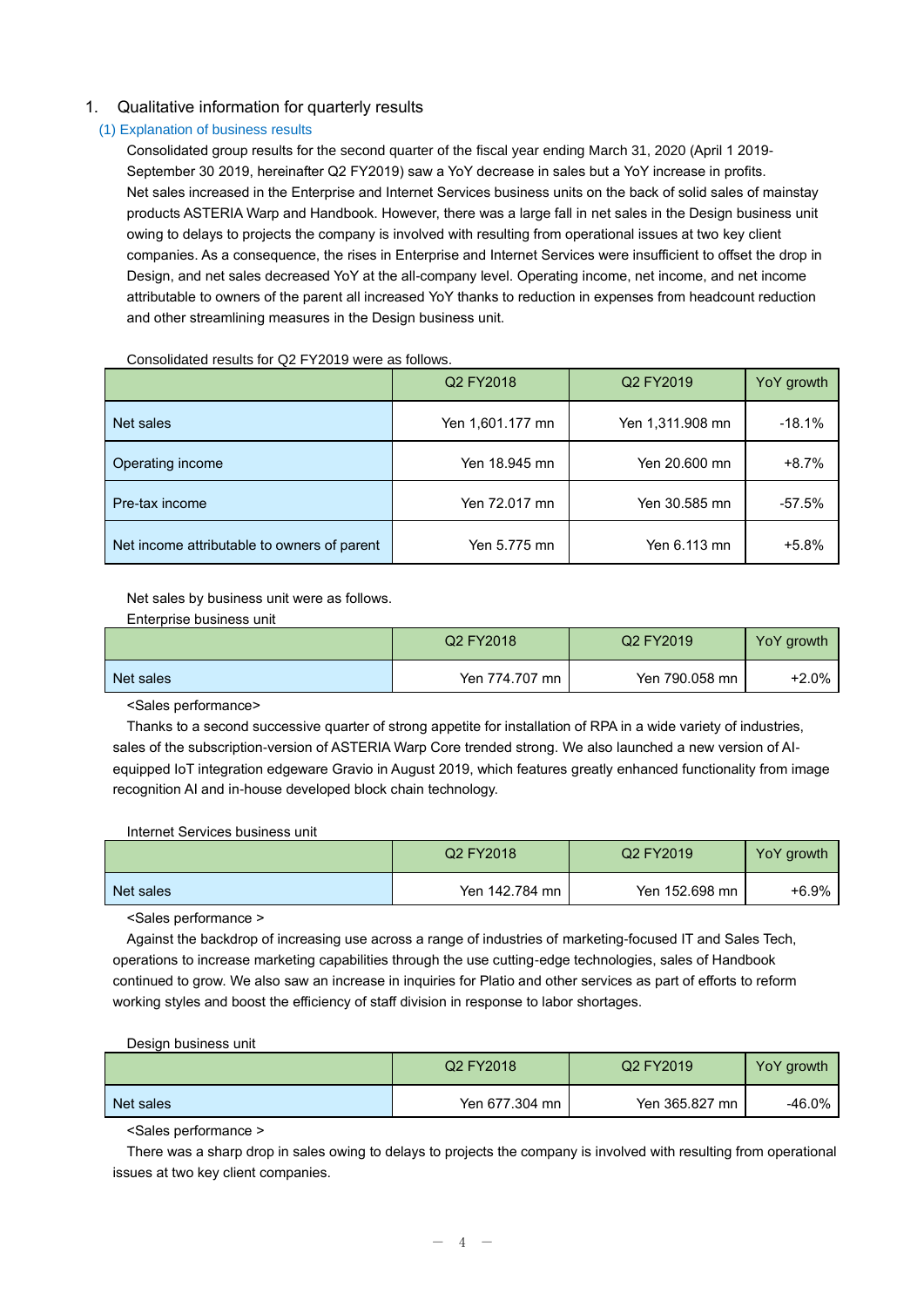Other business unit

|           | Q2 FY2018    | Q2 FY2019    | YoY growth |
|-----------|--------------|--------------|------------|
| Net sales | Yen 6.381 mn | Yen 3.324 mn | -47.9%     |

<Sales performance>

Sales in this business unit come from a variety of service areas, including block chain technology consulting, SnapCal, and lino.

## (2) Explanation of financial situation

①Assets, liabilities, and capital

## (Assets)

Total assets as of the end of the Q2 FY2019 consolidated account period were Yen 7,729.944mn, up Yen 613.234mn from end-FY2018. Current assets declined Yen 619.635mn to Yen 3,490.214mn, and noncurrent assets increased Yen 1,232.869mn to Yen 4,239.730mn. This owed mainly to decreases of Yen 180.158mn in cash and cash equivalents and Yen 413.057mn in operating receivables and other claims within current assets, and an increase of Yen 1,192.156mn in tangible fixed assets (mainly right-of-use assets) within noncurrent assets.

#### (Liabilities)

Total liabilities as of the end of the Q2 FY2019 consolidated account period were Yen 2,621.939mn, up Yen 894.682mn from end-FY2018. Current liabilities decreased Yen 65.739mn to Yen 1,027.662mn, and noncurrent liabilities increased Yen 960.422mn to Yen 1,594.277mn. This owed mainly to an increase of Yen 190.664mn in other financial liabilities against decreases of Yen 115.641mn in corporate income tax payable and Yen 158.662mn in other current liabilities within current liabilities, and to an increase of Yen 958.530mn in other financial liabilities (mainly lease liabilities) within noncurrent liabilities.

#### (Capital)

Capital as of the end of the Q2 FY2019 consolidated account period was Yen 5,108.005mn, down Yen 281.448mn from end-FY2018. This owed mainly to a rise of Yen 170.980mn in income from sales of treasury stock against declines of Yen 163.210mn in retained earnings and Yen 226.337mn in other capital components.

#### 2. Cash flow

The balance of cash and cash equivalents (hereafter "cash") as of the end of the Q2 FY2019 consolidated account period was Yen 3,097.190mn, down Yen 180.158mn from end-FY2018.

Cumulative change in each cash flow item through Q2 and the reasons for the changes were as follows. (Cash flow from operating activities)

As a result of operating activities, cash of Yen 362.707mn was created (compared to cash used of Yen 239.734mn in Q2 FY18). This owed mainly to the booking of Yen 141.729mn in depreciation and amortization expenses, decline of Yen 372.683mn in operating receivables and other claims, and the booking of Yen 132.927mn in corporate taxes paid.

(Cash flow from investment activities)

As a result of investment activities, cash of Yen 304.418mn was used (compared to cash used of Yen 373.353mn in Q2 FY18). This owed mainly to Yen 219.029mn used for purchase of stock in affiliates and Yen 67.580mn in settlement of the unpaid portion for purchase of stock in subsidiaries in previous fiscal years. (Cash flow from financial activities)

As a result of financial activities, cash of Yen 118.905mn was used (compared to cash used of Yen 460.190mn in Q2 FY18). The main factors were income of Yen 20.000mn from non-controlling interests against use of Yen 66.774mn for payment of dividends and Yen 72.161mn in repayment of lease liabilities.

#### (3) Explanation of forward-looking statements for consolidated business results, etc.

In light of Q2 FY2019 results, the Asteria Group issued revisions to the initial full-year forecasts for FY2019 announced on May 10, 2019 as follows:

| Net sales                                       | Yen 3,000mn |
|-------------------------------------------------|-------------|
| Operating income                                | Yen 200mn   |
| Pre-tax income                                  | Yen 200mn   |
| Net income attributable to owners of the parent | Yen 140mn   |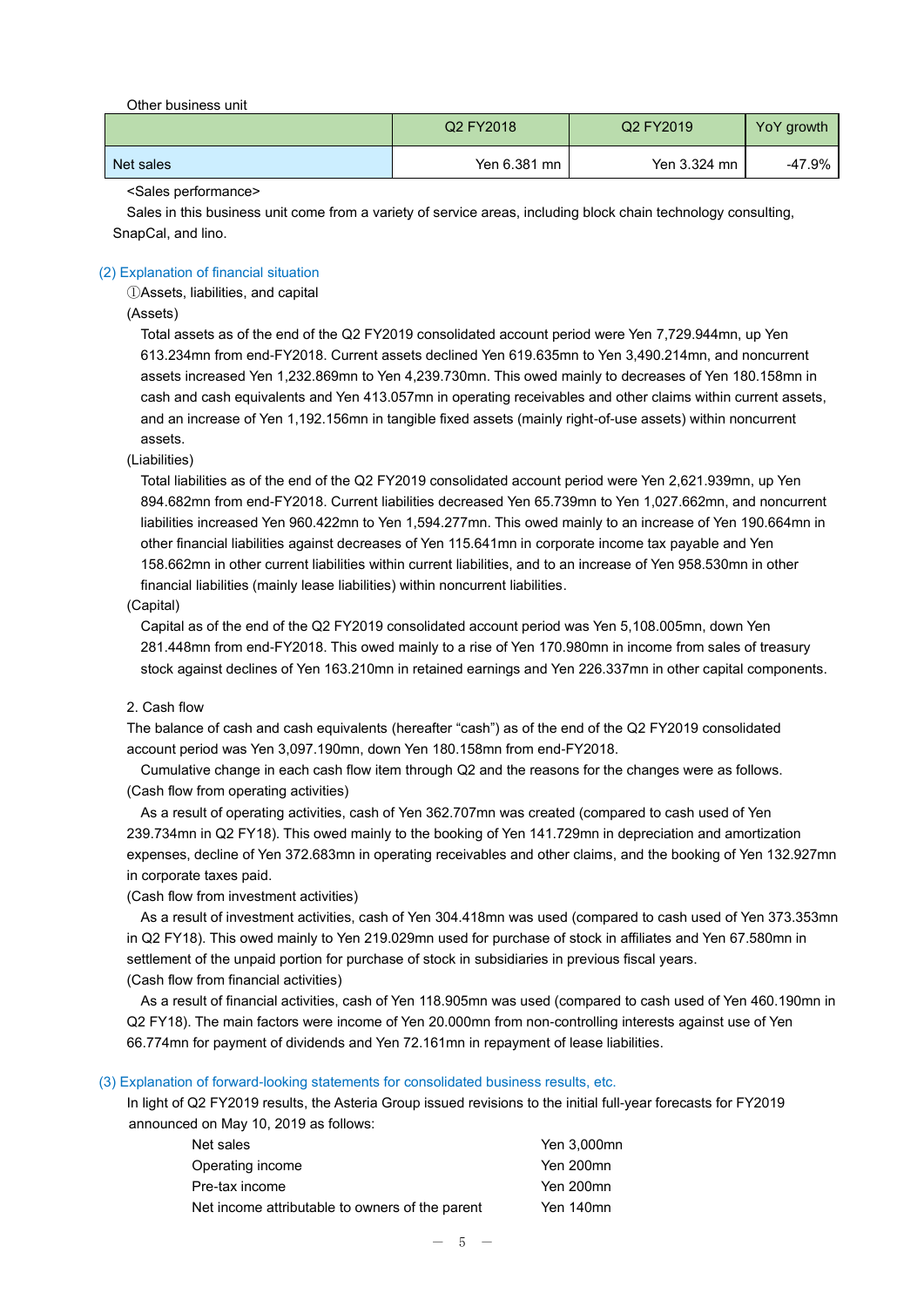Please refer to our Notice Concerning Revision of Full-Year Forecasts for the Year Ending March 2020, issued on November 8, 2019, for more details.

(Note on forward-looking statements)

These earnings forecasts are based on information currently available to the company and certain reasonable assumptions. They are not guarantees of future performance. A variety of factors may cause actual performance to be materially different from that expressed or implied by these forecasts, including but not limited to economic conditions in the domestic and main overseas markets and foreign exchange fluctuation. We will make timely notification of any material changes.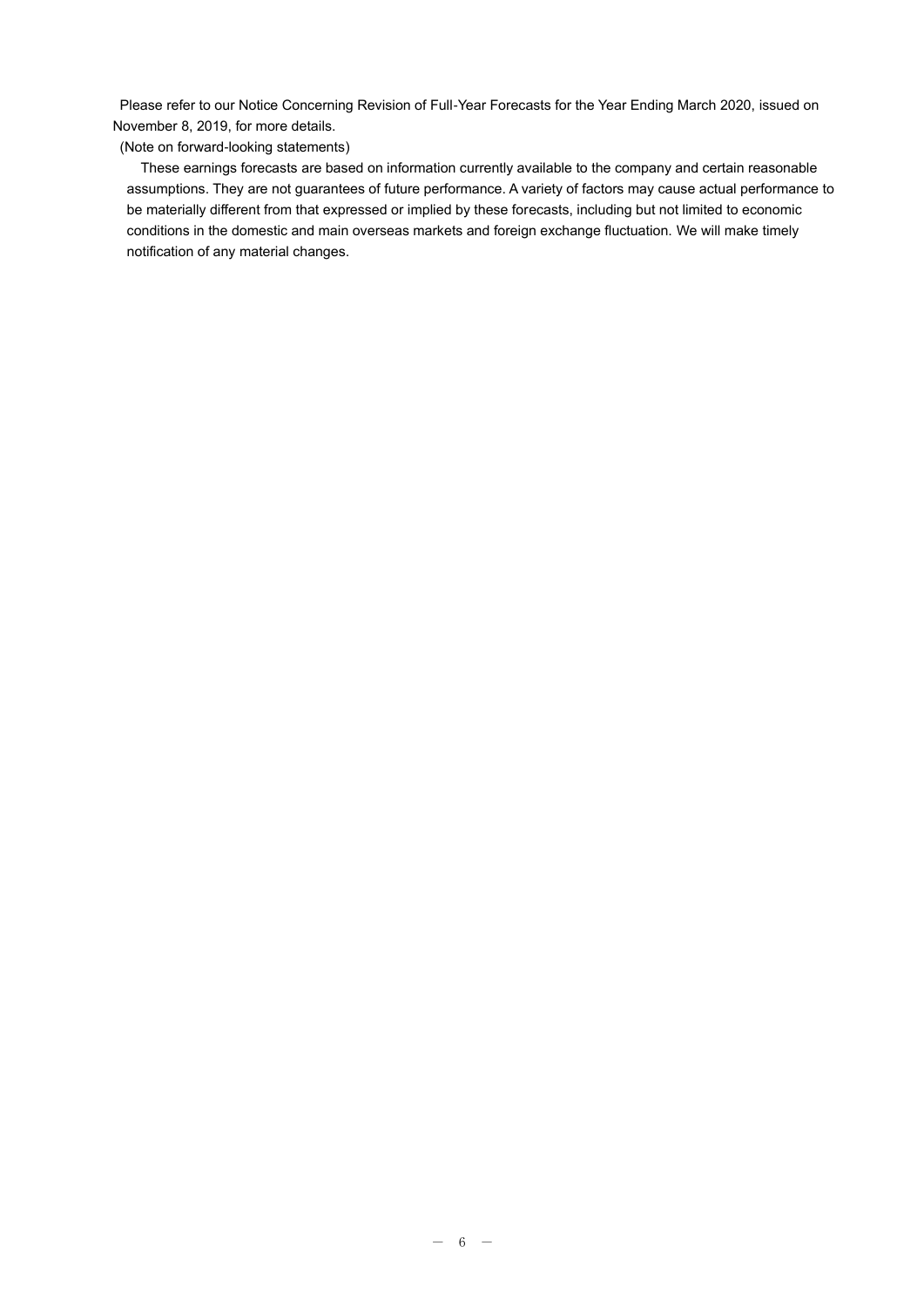# 2. Outline quarterly consolidated financial statements and main notes

(1) Outline quarterly consolidated financial statement

|                                                    |                                | (Thousands of yen)                    |  |
|----------------------------------------------------|--------------------------------|---------------------------------------|--|
|                                                    | End-FY2018<br>(March 31, 2019) | End-Q2 FY2019<br>(September 30, 2019) |  |
| Assets                                             |                                |                                       |  |
| <b>Current assets</b>                              |                                |                                       |  |
| Cash and cash equivalents                          | 3,277,348                      | 3,097,190                             |  |
| Operating receivables and other claims             | 709,205                        | 296,148                               |  |
| Inventory assets                                   | 33,690                         | 12,979                                |  |
| Other current assets                               | 89,606                         | 83,897                                |  |
| Total current assets                               | 4,109,849                      | 3,490,214                             |  |
| Noncurrent assets                                  |                                |                                       |  |
| Tangible fixed assets                              | 191,030                        | 1,383,186                             |  |
| Goodwill                                           | 1,347,026                      | 1,196,521                             |  |
| Intangible assets                                  | 143,892                        | 102,879                               |  |
| Investments treated as equity method<br>investment | 114,092                        | 323,710                               |  |
| Other financial assets                             | 1,084,045                      | 1,107,401                             |  |
| Other noncurrent assets                            | 126,776                        | 126,032                               |  |
| Total noncurrent assets                            | 3,006,861                      | 4,239,730                             |  |
| Total assets                                       | 7,116,710                      | 7,729,944                             |  |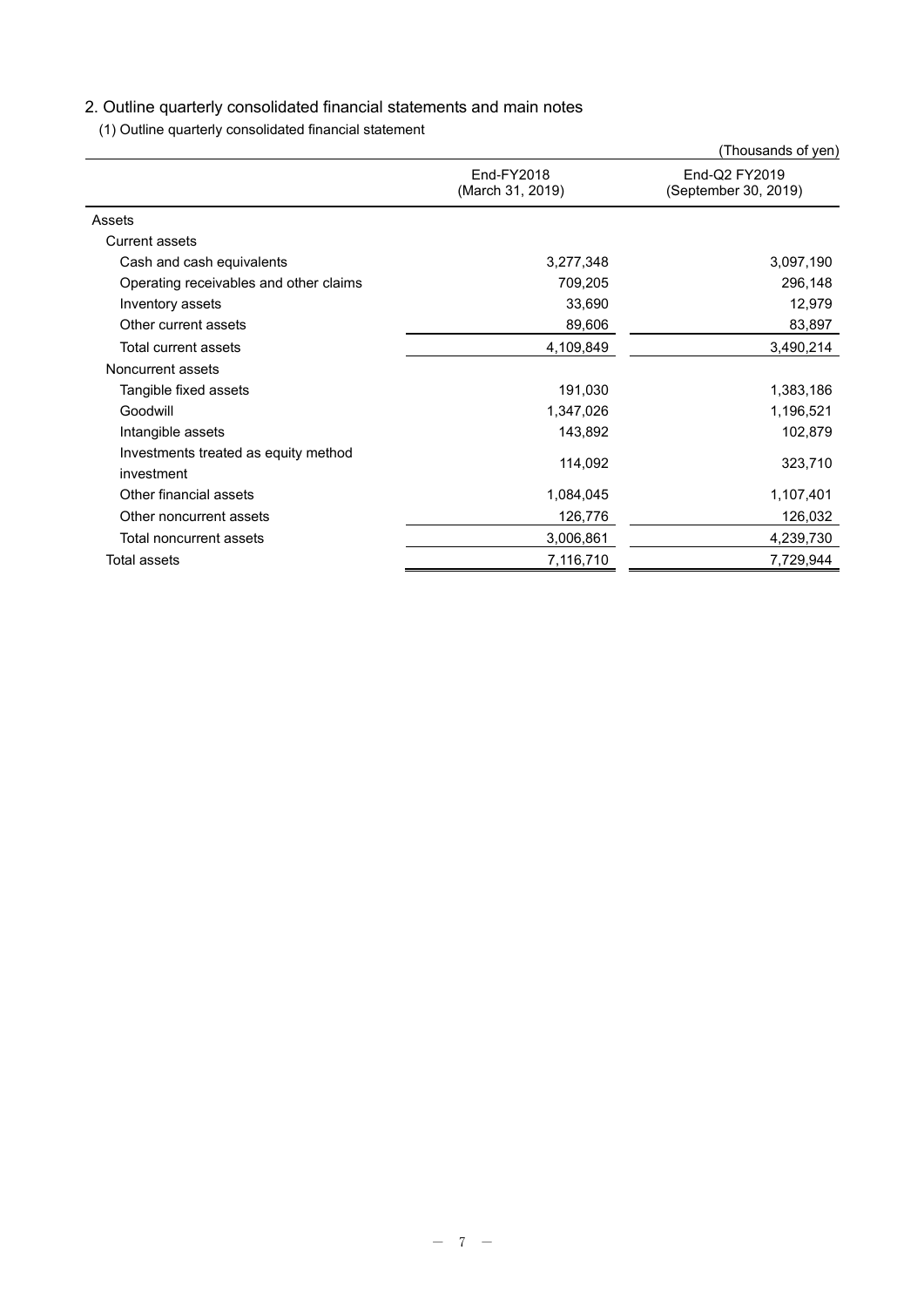|                                               |                                | (Thousands of yen)                    |
|-----------------------------------------------|--------------------------------|---------------------------------------|
|                                               | End-FY2018<br>(March 31, 2019) | End-Q2 FY2019<br>(September 30, 2019) |
| Liabilities and capital                       |                                |                                       |
| Liabilities                                   |                                |                                       |
| <b>Current liabilities</b>                    |                                |                                       |
| <b>Borrowings</b>                             | 100,000                        | 100,000                               |
| Operating payables and other payables         | 92,241                         | 110,141                               |
| Corporate income tax payable                  | 152,096                        | 36,455                                |
| Other financial liabilities                   |                                | 190,664                               |
| Other current liabilities                     | 749,064                        | 590,402                               |
| <b>Total current liabilities</b>              | 1,093,401                      | 1,027,662                             |
| Noncurrent liabilities                        |                                |                                       |
| Provisions                                    | 19,365                         | 19,378                                |
| Deferred income taxes                         | 74,411                         | 75,648                                |
| Other financial liabilities                   | 538,275                        | 1,496,805                             |
| Other noncurrent liabilities                  | 1,805                          | 2,446                                 |
| Total noncurrent liabilities                  | 633,855                        | 1,594,277                             |
| <b>Total liabilities</b>                      | 1,727,257                      | 2,621,939                             |
| Capital                                       |                                |                                       |
| Shareholders' equity                          | 2,275,343                      | 2,275,343                             |
| Capital surplus                               | 2,577,710                      | 2,487,556                             |
| Treasury stock                                | $-578,558$                     | $-407,578$                            |
| Other equity components                       | 423                            | $-225,914$                            |
| Retained earnings                             | 1,106,763                      | 943,553                               |
| Total equity attributable to owners of parent | 5,381,681                      | 5,072,960                             |
| Non-controlling interests                     | 7,772                          | 35,045                                |
| <b>Total capital</b>                          | 5,389,453                      | 5,108,005                             |
| Total liabilities and capital                 | 7,116,710                      | 7,729,944                             |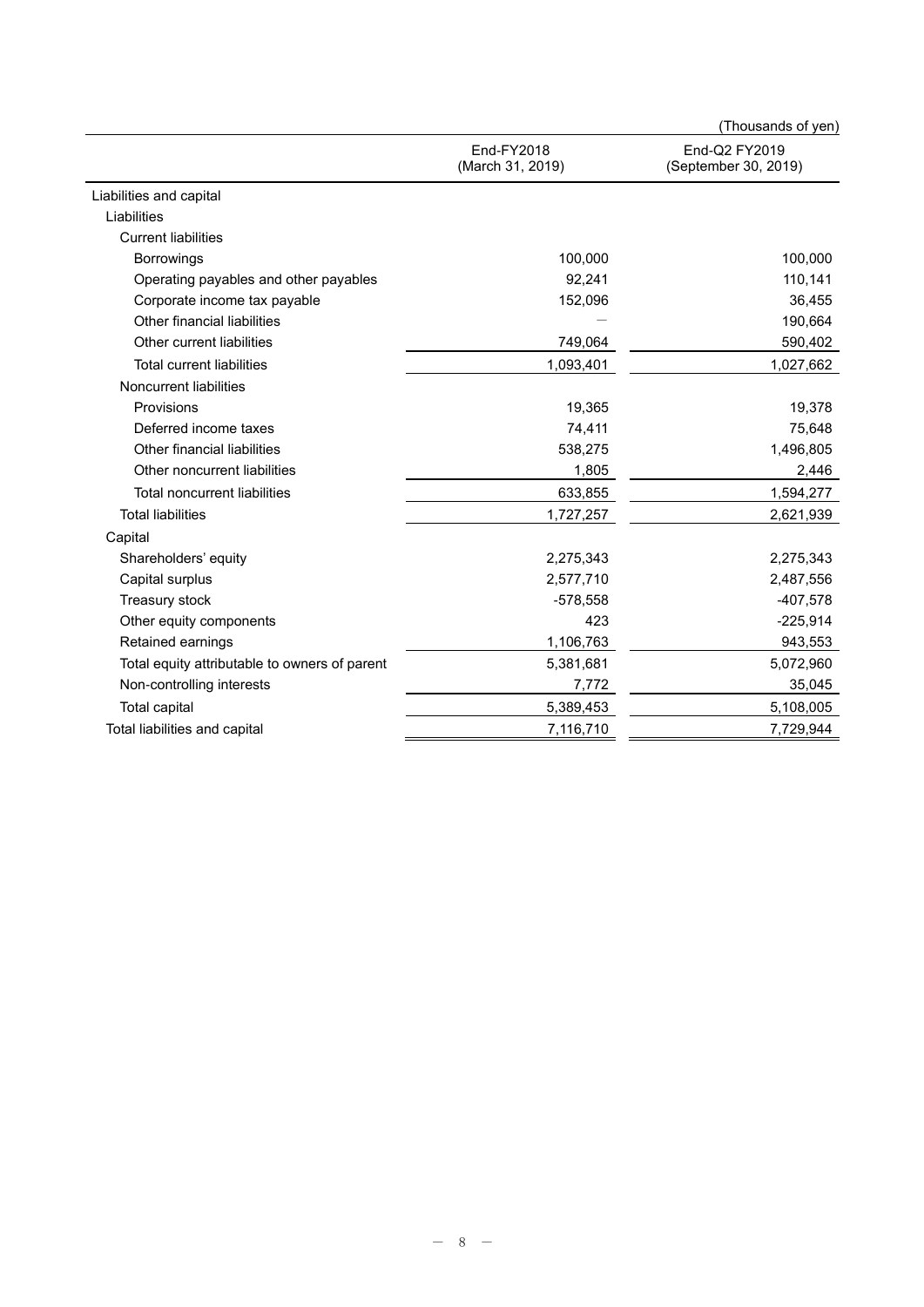# (2) Outline quarterly consolidated income statement

(Thousands of yen)

|                                              | Q2 FY2018<br>(April 1 2018-September 30, 2018) | Q2 FY2019<br>(April 1 2019-September 30, 2019) |
|----------------------------------------------|------------------------------------------------|------------------------------------------------|
| Net sales                                    | 1,601,177                                      | 1,311,908                                      |
| Cost of goods sales                          | 757,658                                        | 388,697                                        |
| Gross income                                 | 843,518                                        | 923,211                                        |
| Selling, general and administrative expenses | 824,484                                        | 899,429                                        |
| Other income                                 | 3,449                                          | 3,058                                          |
| Other expenses                               | 3,537                                          | 6,240                                          |
| Operating income                             | 18,945                                         | 20,600                                         |
| Financial income                             | 49,427                                         | 18,931                                         |
| Financial expenses                           | 216                                            | 9,277                                          |
| Equity in earnings of affiliates             | 3,860                                          | 331                                            |
| Pre-tax net income                           | 72,017                                         | 30,585                                         |
| Provision for corporate income taxes         | 66,241                                         | 16,376                                         |
| Net income                                   | 5,775                                          | 14,210                                         |
| Attributable net income                      |                                                |                                                |
| Attributable to owners of parent             | 5,775                                          | 6,113                                          |
| Attributable to non-controlling interests    |                                                | 8,097                                          |
| Net income                                   | 5,775                                          | 14,210                                         |
| Net income per share                         |                                                |                                                |
| Basic net income per share (Yen)             | 0.35                                           | 0.37                                           |
| Diluted net income per share (Yen)           | 0.34                                           | 0.36                                           |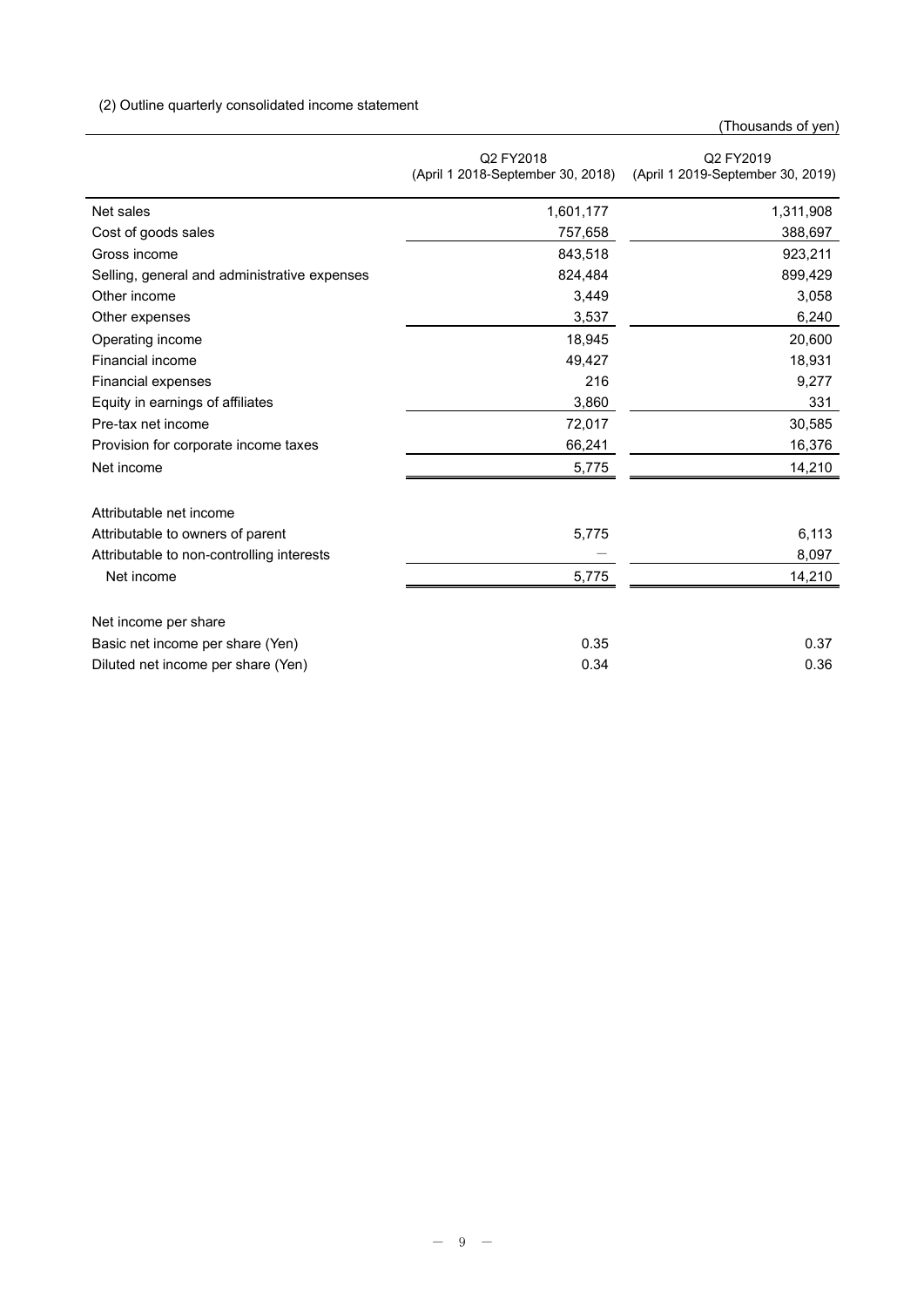(3) Outline quarterly consolidated comprehensive income statement

|                                                                            |                                                   | (Thousands of yen)                                |
|----------------------------------------------------------------------------|---------------------------------------------------|---------------------------------------------------|
|                                                                            | Q2 FY2018<br>(April 1 2018-September 30,<br>2018) | Q2 FY2019<br>(April 1 2019-September 30,<br>2019) |
| Net income                                                                 | 5,775                                             | 14,210                                            |
| Other comprehensive income                                                 |                                                   |                                                   |
| Items not transferrable to net income                                      |                                                   |                                                   |
| Financial assets assessed by fair value from other<br>comprehensive income | $-89,151$                                         | 12,829                                            |
| Total items not transferrable to net income                                | $-89,151$                                         | 12,829                                            |
| Items transferrable to net income                                          |                                                   |                                                   |
| Translation difference for overseas business units                         | 27,369                                            | -239,167                                          |
| Total items transferrable to net income                                    | 27,369                                            | $-239,167$                                        |
| Total other comprehensive income                                           | $-61,781$                                         | $-226,338$                                        |
| Net comprehensive income                                                   | $-56,006$                                         | $-212,128$                                        |
| Attributable comprehensive net income                                      |                                                   |                                                   |
| Attributable to owners of parent                                           | $-56,006$                                         | $-220,225$                                        |
| Attributable to non-controlling interests                                  |                                                   | 8,097                                             |
| Net comprehensive income                                                   | $-56,006$                                         | $-212,128$                                        |
|                                                                            |                                                   |                                                   |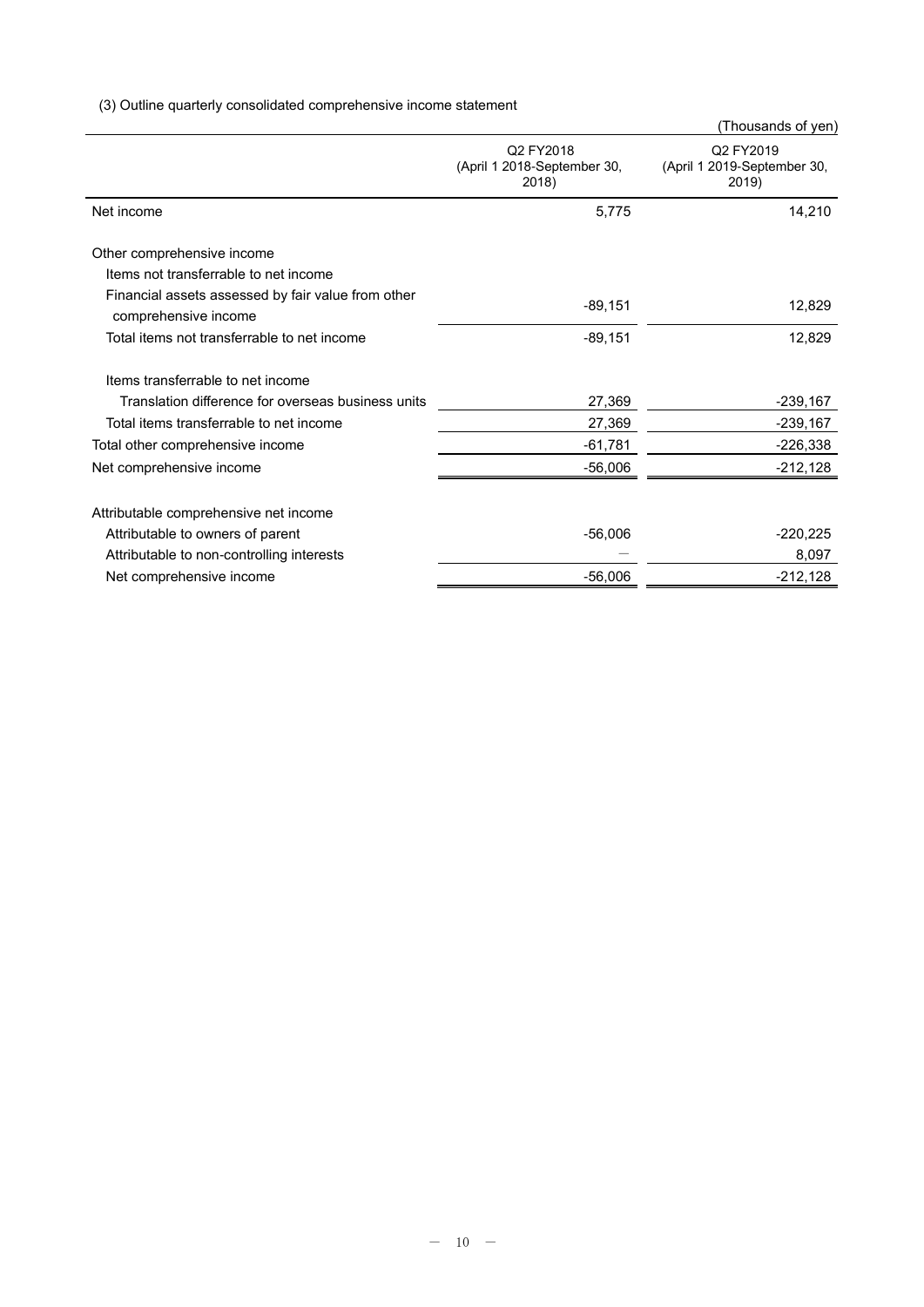### (4) Outline quarterly consolidated statement of changes in equity

Attributable to owners of the parent

|                                                    |               |                    |                   | Other equity components                                        |                                                                                           |           |
|----------------------------------------------------|---------------|--------------------|-------------------|----------------------------------------------------------------|-------------------------------------------------------------------------------------------|-----------|
|                                                    | Capital stock | Capital<br>surplus | Treasury<br>stock | Translation<br>difference for<br>overseas<br>business<br>units | Financial<br>assets<br>assessed by<br>fair value<br>from other<br>comprehensive<br>income | Total     |
|                                                    | Thousands     | Thousands          | Thousands         | Thousands                                                      | Thousands                                                                                 | Thousands |
|                                                    | of yen        | of yen             | of yen            | of yen                                                         | of yen                                                                                    | of yen    |
| As of April 1, 2018                                | 2,268,414     | 2,492,725          | $-247,084$        | 159,456                                                        | 22,266                                                                                    | 181,722   |
| Net income                                         |               |                    |                   |                                                                |                                                                                           |           |
| Other comprehensive income                         |               |                    |                   | 27,369                                                         | $-89,151$                                                                                 | $-61,781$ |
| Total net comprehensive income                     |               |                    |                   | 27,369                                                         | $-89,151$                                                                                 | $-61,781$ |
| Issue of new shares (exercise of share<br>options) | 6,930         | 6,930              |                   |                                                                |                                                                                           |           |
| Treasury stock purchased                           |               |                    | $-499,902$        |                                                                |                                                                                           |           |
| Treasury stock sold                                |               | 81,067             | 43,682            |                                                                |                                                                                           |           |
| Dividends paid                                     |               |                    |                   |                                                                |                                                                                           |           |
| Share-based payment transactions                   |               | 23,304             |                   |                                                                |                                                                                           |           |
| Change from transactions with<br>owners            | 6,930         | 111,301            | $-456,219$        |                                                                |                                                                                           |           |
| As of September 30, 2018                           | 2,275,343     | 2.604.026          | $-703.303$        | 186,825                                                        | $-66.885$                                                                                 | 119,941   |

Attributable to owners of the parent<br>
Retained Total Total<br>
Total earnings Thousands of yen Thousands of yen Thousands of yen As of April 1, 2018 **As of April 1, 2018 As of April 1, 2018 6,633,615 5,633,615** Net income 5,775 5,775 5,775 Other comprehensive income  $-$  -61,781  $-$  -61,781 Total net comprehensive income  $5,775$  -56,006 -56,006 Issue of new shares (exercise of share options)  $-$  13,859 13,859 Treasury stock purchased  $-$ 499,902  $-$ 499,902 Treasury stock sold  $-$  124,750 124,750 Dividends paid -101,670 -101,670 -101,670 Share-based payment transactions  $\frac{\qquad \qquad - \qquad \qquad 23,304}{\qquad \qquad 23,304}$ Change from transactions with owners -101,670 -439,659 -439,659 As of September 30, 2018 841,943 5,137,950 5,137,950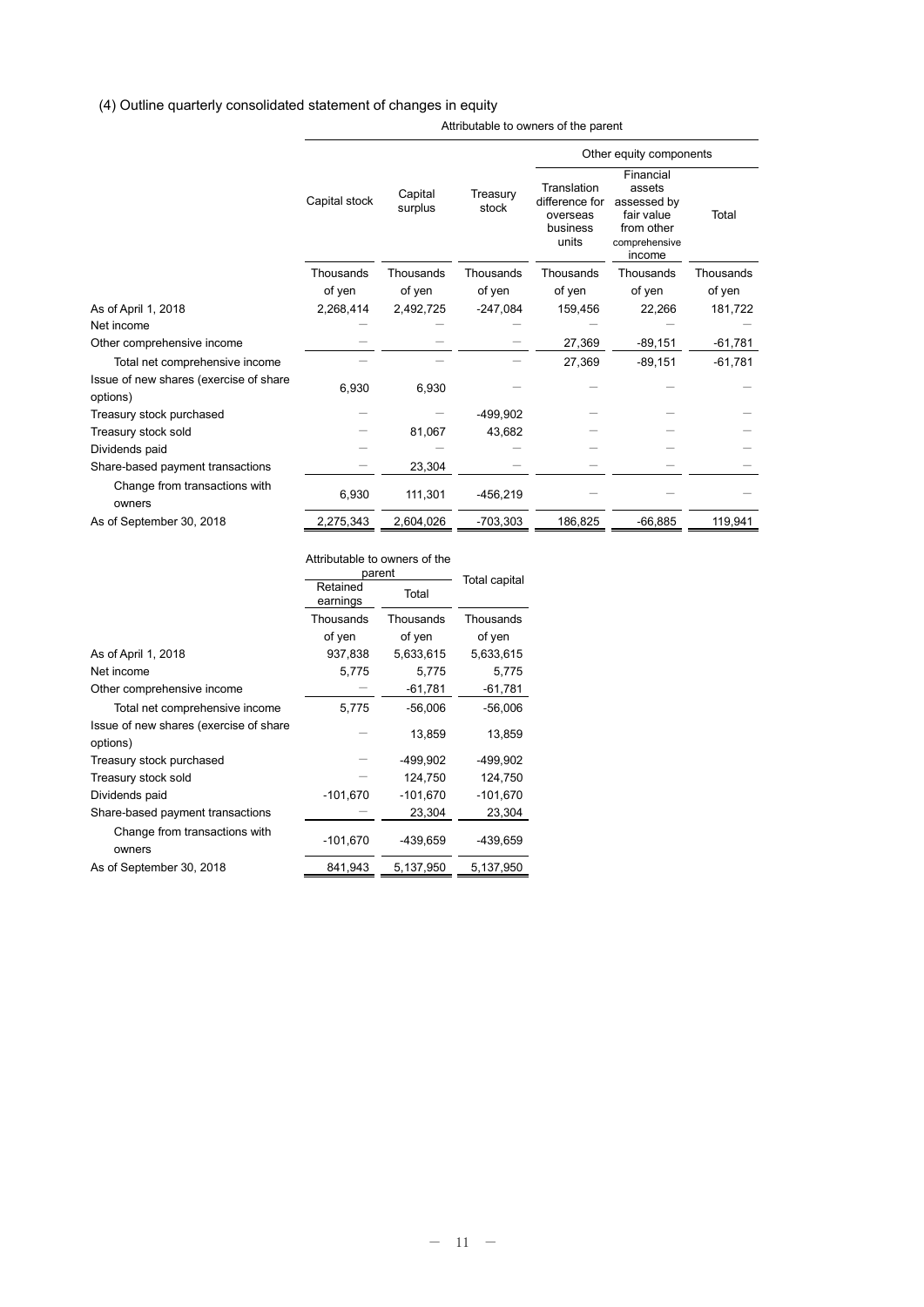|                                                                                       |               |                    |                   | Other equity components                                        |                                                                                           |            |  |
|---------------------------------------------------------------------------------------|---------------|--------------------|-------------------|----------------------------------------------------------------|-------------------------------------------------------------------------------------------|------------|--|
|                                                                                       | Capital stock | Capital<br>surplus | Treasury<br>stock | Translation<br>difference for<br>overseas<br>business<br>units | Financial<br>assets<br>assessed by<br>fair value<br>from other<br>comprehensive<br>income | Total      |  |
|                                                                                       | Thousands     | Thousands          | Thousands         | Thousands                                                      | Thousands                                                                                 | Thousands  |  |
|                                                                                       | of yen        | of yen             | of yen            | of yen                                                         | of yen                                                                                    | of yen     |  |
| As of April 1, 2019                                                                   | 2,275,343     | 2,577,710          | -578,558          | 124,081                                                        | $-123,658$                                                                                | 423        |  |
| Cumulative effect of changes in<br>accounting policies                                |               |                    |                   |                                                                |                                                                                           |            |  |
| Balances at the beginning of period<br>restated for changes in accounting<br>policies | 2,275,343     | 2,577,710          | $-578,558$        | 124,081                                                        | $-123,658$                                                                                | 423        |  |
| Net income                                                                            |               |                    |                   |                                                                |                                                                                           |            |  |
| Other comprehensive income                                                            |               |                    |                   | $-239,167$                                                     | 12,829                                                                                    | $-226,338$ |  |
| Total net comprehensive income                                                        |               |                    |                   | $-239,167$                                                     | 12,829                                                                                    | $-226,338$ |  |
| Treasury stock sold                                                                   |               | $-110,615$         | 170,981           |                                                                |                                                                                           |            |  |
| <b>Dividends</b>                                                                      |               |                    |                   |                                                                |                                                                                           |            |  |
| Share-based payment transactions                                                      |               | 19,925             |                   |                                                                |                                                                                           |            |  |
| Transactions with non-controlling<br>interests                                        |               | 536                |                   |                                                                |                                                                                           |            |  |
| Incorporation of a new subsidiary                                                     |               |                    |                   |                                                                |                                                                                           |            |  |
| Change from transactions with<br>owners                                               |               | $-90,154$          | 170,981           |                                                                |                                                                                           |            |  |
| As of September 30, 2019                                                              | 2,275,343     | 2,487,556          | -407,578          | $-115,086$                                                     | $-110,829$                                                                                | $-225,914$ |  |

Attributable to owners of the parent

|                                          |                      | Attributable to owners of the<br>parent | Non-<br>controlling | Total capital |  |
|------------------------------------------|----------------------|-----------------------------------------|---------------------|---------------|--|
|                                          | Retained<br>earnings | Total                                   | interests           |               |  |
|                                          | Thousands            | Thousands                               |                     | Thousands     |  |
|                                          | of yen               | of yen                                  |                     | of yen        |  |
| As of April 1, 2019                      | 1,106,763            | 5,381,681                               | 7,772               | 5,389,453     |  |
| Cumulative effect of changes in          |                      |                                         |                     |               |  |
| accounting policies (Figures in negative | $-102,221$           | $-102,221$                              |                     | $-102,221$    |  |
| represent loss)                          |                      |                                         |                     |               |  |
| Balances at the beginning of period      |                      |                                         |                     |               |  |
| restated for changes in accounting       | 1,004,542            | 5,279,461                               | 7,772               | 5,287,233     |  |
| policies                                 |                      |                                         |                     |               |  |
| Net income                               | 6,113                | 6,113                                   | 8,097               | 14,210        |  |
| Other comprehensive income               |                      | $-226,338$                              |                     | $-226,338$    |  |
| Total net comprehensive income           | 6,113                | $-220,225$                              | 8,097               | $-212,128$    |  |
| Treasury stock sold                      |                      | 60,365                                  |                     | 60,365        |  |
| <b>Dividends</b>                         | $-67,102$            | $-67,102$                               |                     | $-67,102$     |  |
| Share-based payment transactions         |                      | 19,925                                  |                     | 19,925        |  |
| Transactions with non-controlling        |                      | 536                                     | $-824$              | $-288$        |  |
| interests                                |                      |                                         |                     |               |  |
| Incorporation of a new subsidiary        |                      |                                         | 20,000              | 20,000        |  |
| Change from transactions with<br>owners  | $-67,102$            | 13,725                                  | 19,176              | 32,900        |  |
| As of September 30, 2019                 | 943,553              | 5,072,960                               | 35,045              | 5,108,005     |  |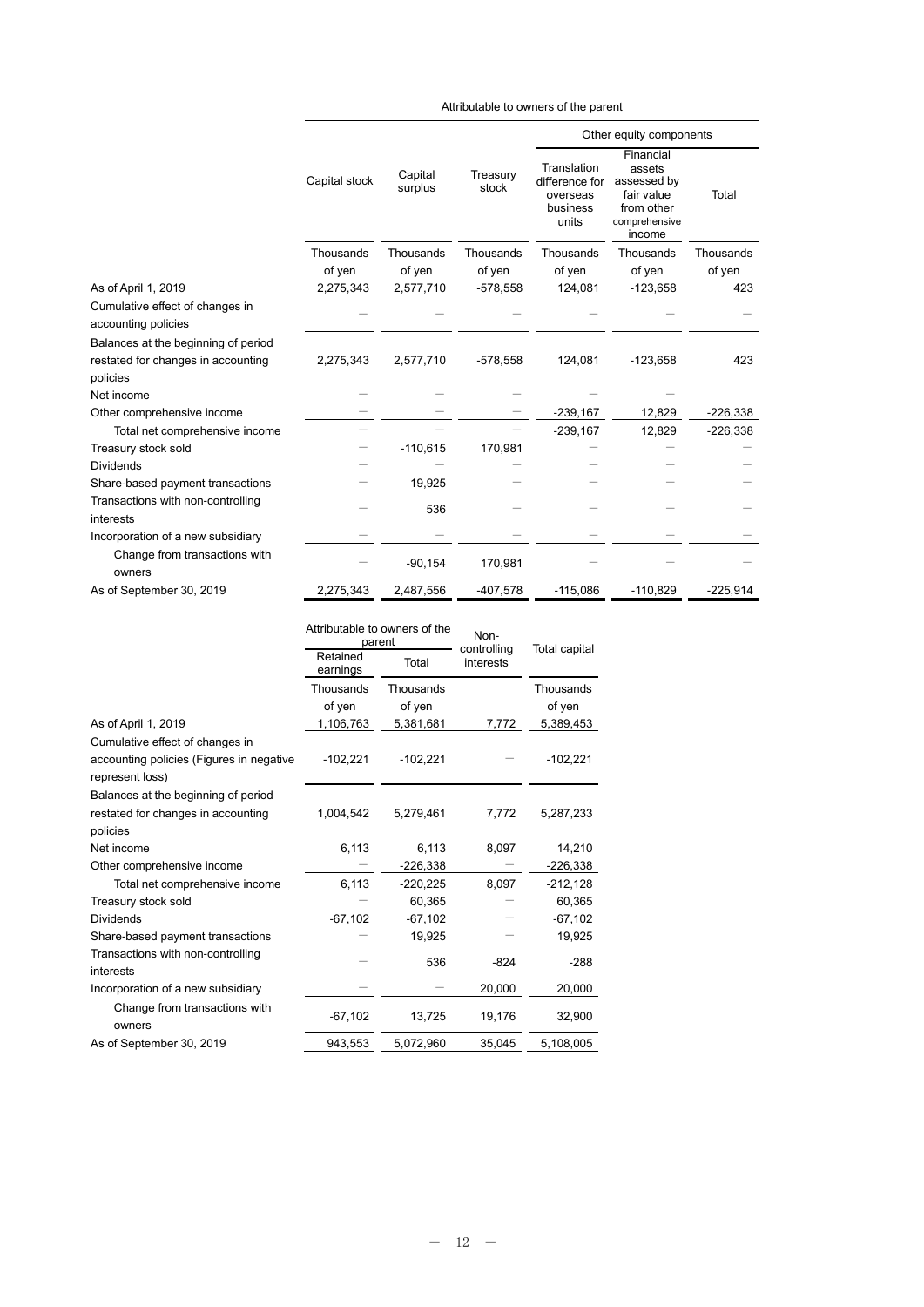# (5) Outline quarterly consolidated cash flow statement

|                                                  | Q2 FY2018<br>(April 1 2018-September 30, 2018) | Q2 FY2019<br>(April 1 2019-September 30, 2019) |
|--------------------------------------------------|------------------------------------------------|------------------------------------------------|
| Cash flow from operating activities              |                                                |                                                |
| Pre-tax net income                               | 72,017                                         | 30,585                                         |
| Depreciation and amortization                    | 70,836                                         | 141,729                                        |
| Financial income                                 | $-37,371$                                      | $-11,717$                                      |
| Financial expenses                               | 216                                            | 60,889                                         |
| Earnings from equity in affiliates               |                                                |                                                |
| (Figures in negative represent profit)           | $-3,860$                                       | $-331$                                         |
| Change in operating receivables and other        |                                                |                                                |
| claims (Figures in negative represent increase)  | $-200,237$                                     | 372,683                                        |
| Change in operating payables and other           |                                                |                                                |
| payables (Figures in negative represent          | $-31,126$                                      | 21,662                                         |
| decrease)                                        |                                                |                                                |
| Other                                            | 7,875                                          | $-136,491$                                     |
| Subtotal                                         | $-121,651$                                     | 479,008                                        |
| Interest and dividends received                  | 22,674                                         | 17,937                                         |
| Interest paid                                    | $-284$                                         | $-1,313$                                       |
| Corporate taxes paid                             | $-140,473$                                     | $-132,927$                                     |
| Cash flow for operating activities               | $-239,734$                                     | 362,707                                        |
| Cash flow from investment activities             |                                                |                                                |
| Payments for tangible fixed asset purchases      | $-119,028$                                     | $-10,965$                                      |
| Income from tangible fixed asset sales           | 239                                            |                                                |
| Payments for intangible fixed asset purchases    | $-620$                                         |                                                |
| Income from intangible fixed asset sales         | 816                                            |                                                |
| Payments for purchases of investment assets      | $-171,608$                                     |                                                |
| Income from investment asset sales               | 25,645                                         |                                                |
| Payments for purchase of stock in affiliates     |                                                | $-219,029$                                     |
| Payments for purchase of stock in subsidiaries   | $-74,260$                                      | $-67,580$                                      |
| <b>Others</b>                                    | $-34,537$                                      | $-6,843$                                       |
| Cash flow from investment activities             | $-373,353$                                     | $-304,418$                                     |
| Cash flow from financial activities              |                                                |                                                |
| Income from issue of new shares (exercise of     | 138,359                                        |                                                |
| share options)                                   |                                                |                                                |
| Income from non-controlling interests            |                                                | 20,000                                         |
| Income from issue of other financial liabilities | 6,410                                          |                                                |
| Repayment of other financial liabilities         | $-1,884$                                       |                                                |
| Repayment of lease liabilities                   |                                                | $-72,161$                                      |
| Payments for purchases of treasury stock         | $-502,152$                                     |                                                |
| Dividends paid                                   | $-100,776$                                     | $-66,744$                                      |
| Others                                           | $-148$                                         |                                                |
| Cash flow from financial activities              | $-460,190$                                     | $-118,905$                                     |
| Net change in cash and cash equivalents          | $-1,073,277$                                   | $-60,616$                                      |
| (Figures in negative represent decrease)         |                                                |                                                |
| Cash and cash equivalents at beginning of period | 4,219,277                                      | 3,277,348                                      |
| Effect of exchange rate changes on cash and      | 122,617                                        | $-119,541$                                     |
| cash equivalents                                 |                                                |                                                |
| Cash and cash equivalents at end of period       | 3,268,617                                      | 3,097,190                                      |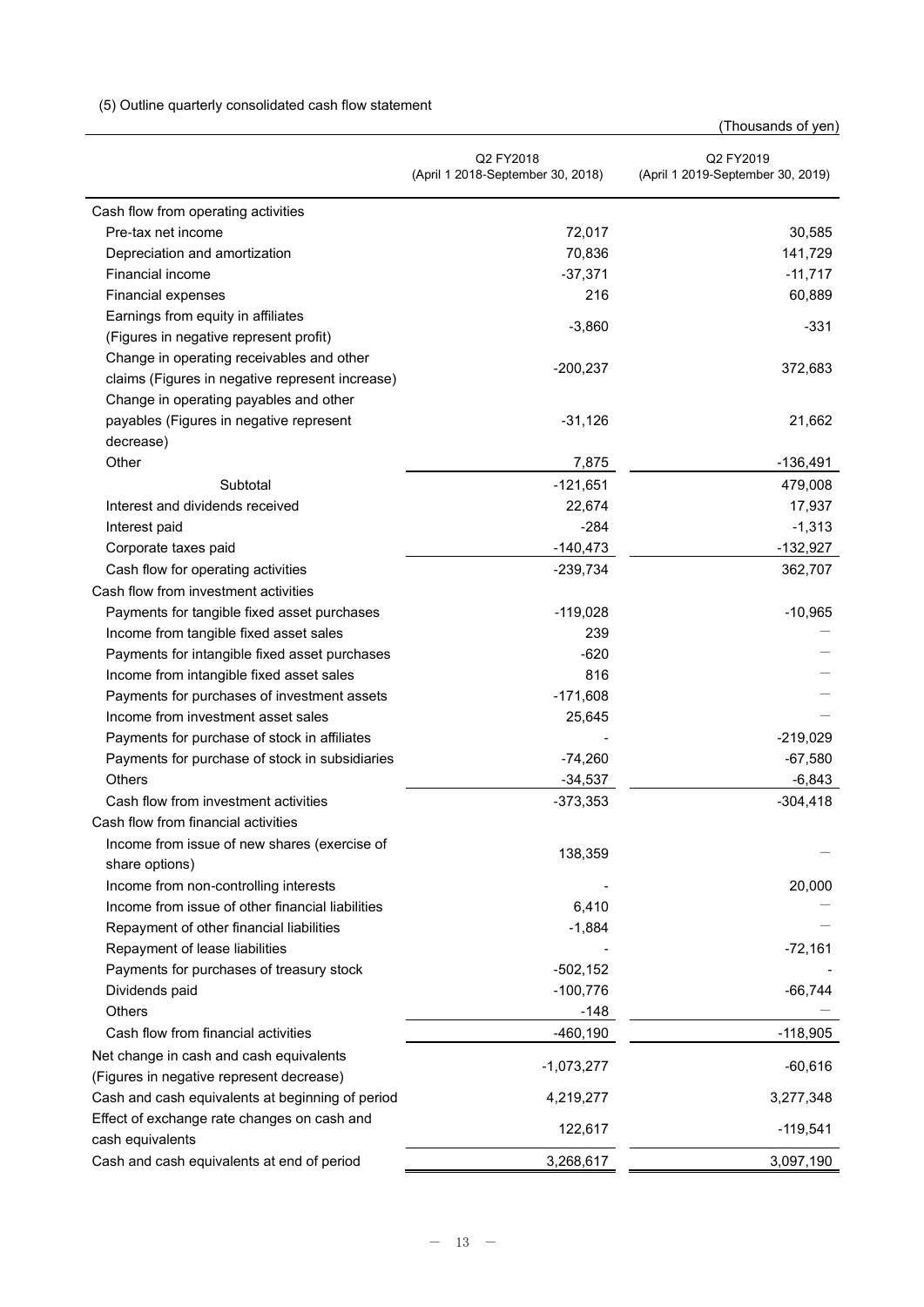(6) Main notes to outline quarterly consolidated financial statements

(Going concern assumption)

No matters to report.

(Change in accounting policies)

Aside from the item detailed below, the accounting policies applied in the Q2 FY2019 consolidated financial statements were the same as those applied in the previous consolidated accounting period. Corporate taxes for Q2 FY2019 were calculated based on the estimated annual effective tax rate. (Change in accounting policy)

The Group applied the following standard from the Q1 FY2019 consolidated accounting period. IFRS Summary of addition or change

IFRS 16 Leases Leases Revision to accounting policy for leases

The Group implemented IFRS "Leases" (issued in January 2016, hereafter IFRS 16) beginning in the Q1 FY2019 consolidated accounting period.

The Group retroactively applied IFRS 16 in accordance with transitional measures, recognizing the cumulative impact from the start of application by adjusting the balance of retained earnings at the beginning of the Q1 consolidated accounting period. In line with application of IFRS 16, we elected to use the practical expedient in IFRS 16. C3, which does not require reassessment of whether a contract contains a lease or not, and continue to base assessment on IAS 17 "Leases" (hereafter IAS 17) and IFRIC 4 "Determining Whether an Arrangement Contains a Lease."

The Group recognizes leases previously classified as operating leases under IAS 17 as right-of-use assets or as lease liabilities from the day of application of IFRS 16. Lease liabilities are assessed at discounted current value, applying an additional borrowing interest rate for the borrower on the day of application for the residual lease fees.

The moving average balance for the additional borrowing interest rate for the current borrower applied to leasing liabilities recognized in the consolidated financial statements from the day of application is 1.37%.

The Group recognizes leases in which it was the borrower previously classified as finance leases under IAS 17 as right-of-use assets from the day of application or as leasing liabilities at book value, and calculates their book value at the book value of the lease assets and lease liabilities under IAS 17 on the preceding business day. The Group lists right-of-use assets under "Tangible fixed assets" and lease liabilities under "Other financial liabilities in its outline quarterly consolidated financial statement.

The Group applies the IFRS 16 recognition exemptions for short-term leases of less than 12 months and for leases for which the underlying asset is of low value, and has elected not to recognize them as either right-of-use assets or lease liabilities. The Group recognizes the lease fees related to these leases as expenses on a straight-line basis over the life of the lease.

Compared to under the previous accounting standards, application of IFRS 16 increased the value of right-of-use assets by Yen 1,283.973mn and lease liabilities by Yen 1,388.536mn as of the beginning of the Q1 FY2019 consolidated accounting period. It also reduced retained earnings by Yen 102.221mn.

The Group utilizes the following practical expedients with regard to application of IFRS 16:

Application of a single discount rate to a portfolio of leases with reasonably similar characteristics

Reliance on its own assessment of whether leases are onerous applying IAS 37 Provisions, Contingent Liabilities and Contingent Assets immediately before the date of initial application as an alternative to performing

an impairment review

Application of the accounting for short-term leases in IFRS 16 to leases for which the lease term ends within 12 months of the date of initial application

Exclusion of initial direct costs from the measurement of the right-of-use assets at the date of initial application Use of hindsight, such as in determining the lease term if the contract contains options to extend or terminate the lease.

(Changes in accounting estimation)

None

(Segment Information)

Segment information is abbreviated as the Group's software product planning, development, sales, support, education and related subsidiary operations are unified segments.